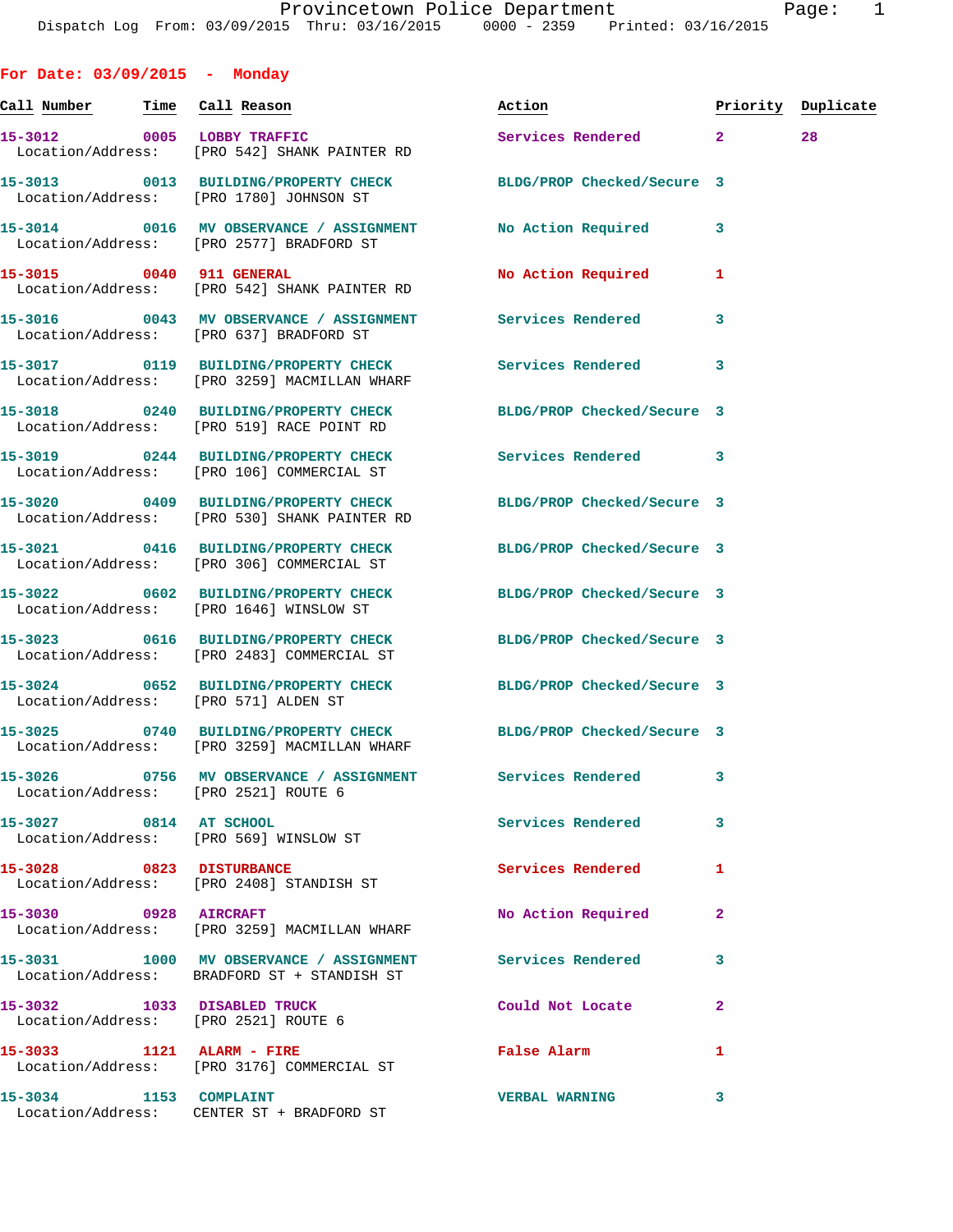|                                  | Dispatch Log From: 03/09/2015 Thru: 03/16/2015 0000 - 2359 Printed: 03/16/2015                                | Provincetown Police Department |                            | Page: | 2 |
|----------------------------------|---------------------------------------------------------------------------------------------------------------|--------------------------------|----------------------------|-------|---|
|                                  | 15-3035 1249 FOLLOW UP CONTROLLOW FOLLOW UP<br>Location/Address: [PRO 3632] COMMERCIAL ST                     |                                | $\overline{\phantom{0}}$ 2 |       |   |
|                                  | 15-3036 1259 BUILDING/PROPERTY CHECK BLDG/PROP Checked/Secure 3<br>Location/Address: [PRO 2540] RACE POINT RD |                                |                            |       |   |
|                                  | 15-3037 1334 SECTION 12 TRANSPORT<br>Location/Address: [PRO 542] SHANK PAINTER RD                             | Transported to Hospital 1      |                            |       |   |
|                                  | 15-3039 1547 MV LOCKOUT<br>Location/Address: [PRO 290] COMMERCIAL ST                                          | Services Rendered              | $\overline{2}$             |       |   |
|                                  | 15-3040 1616 SERVE RESTRAINING ORDER<br>Location/Address: [PRO 542] SHANK PAINTER RD                          | SPOKEN TO                      | $\mathbf{2}$               |       |   |
|                                  | 15-3041 1644 ALARM - FIRE<br>Location/Address: [PRO 569] WINSLOW ST                                           | <b>Services Rendered</b>       | -1                         |       |   |
| Location/Address: WINSLOW ST     | 15-3042 1656 MV OBSERVANCE / ASSIGNMENT No Action Required 3                                                  |                                |                            |       |   |
| Location/Address: [OT] LELAND RD | 15-3043 1710 ASSIST CITIZEN/WELLBEING CHECK Taken/Referred to Other 3                                         |                                |                            |       |   |
| 15-3044 1756 HARASSMENT          | Location/Address: [PRO 221] COMMERCIAL ST                                                                     | No Action Required             | $\overline{2}$             |       |   |

**15-3045 1757 ALARM - GENERAL Services Rendered 1**  Location/Address: [PRO 285] COMMERCIAL ST

15-3046 1807 FOLLOW UP **No Action Required** 2 Location/Address: [PRO 3670] SHANK PAINTER RD

**15-3047 1818 FOLLOW UP No Action Required 2**  Location/Address: [PRO 3632] COMMERCIAL ST

Location/Address: [PRO 542T] SHANK PAINTER RD

Location/Address: [PRO 25] BRADFORD ST

Location/Address: [PRO 1638] COMMERCIAL ST

Location/Address: [PRO 221] COMMERCIAL ST

Location/Address: JOHNSON ST + COMMERCIAL ST

Location/Address: [PRO 2543] MACMILLAN WHARF

Location/Address: [PRO 1482] MECHANIC ST

Location/Address: [PRO 175] COMMERCIAL ST

15-3057 2310 LOBBY TRAFFIC Services Rendered 3 19 Location/Address: [PRO 542] SHANK PAINTER RD

**15-3058 2326 BUILDING/PROPERTY CHECK BLDG/PROP Checked/Secure 3**  Location/Address: [PRO 1645] HARRY KEMP WAY

**15-3059 2329 BUILDING/PROPERTY CHECK BLDG/PROP Checked/Secure 3**  Location/Address: [PRO 1650] BRADFORD ST EXT

**15-3060 2332 BUILDING/PROPERTY CHECK Services Rendered 3**  Location/Address: [PRO 1778] SHANK PAINTER RD

**15-3048 1958 TTY TEST CALL Services Rendered 1 15-3049 2008 HAZARDS Taken/Referred to Other 2** 

**15-3050 2011 BUILDING/PROPERTY CHECK BLDG/PROP Checked/Secure 3** 

**15-3051 2022 FOLLOW UP SPOKEN TO 2** 

**15-3052 2026 MEDICAL EMERGENCY Transported to Hospital 1** 

**15-3054 2040 BUILDING/PROPERTY CHECK BLDG/PROP Checked/Secure 3** 

**15-3055 2102 SUSPICIOUS PERSON Could Not Locate 2** 

**15-3056 2121 BUILDING/PROPERTY CHECK BLDG/PROP Checked/Secure 3**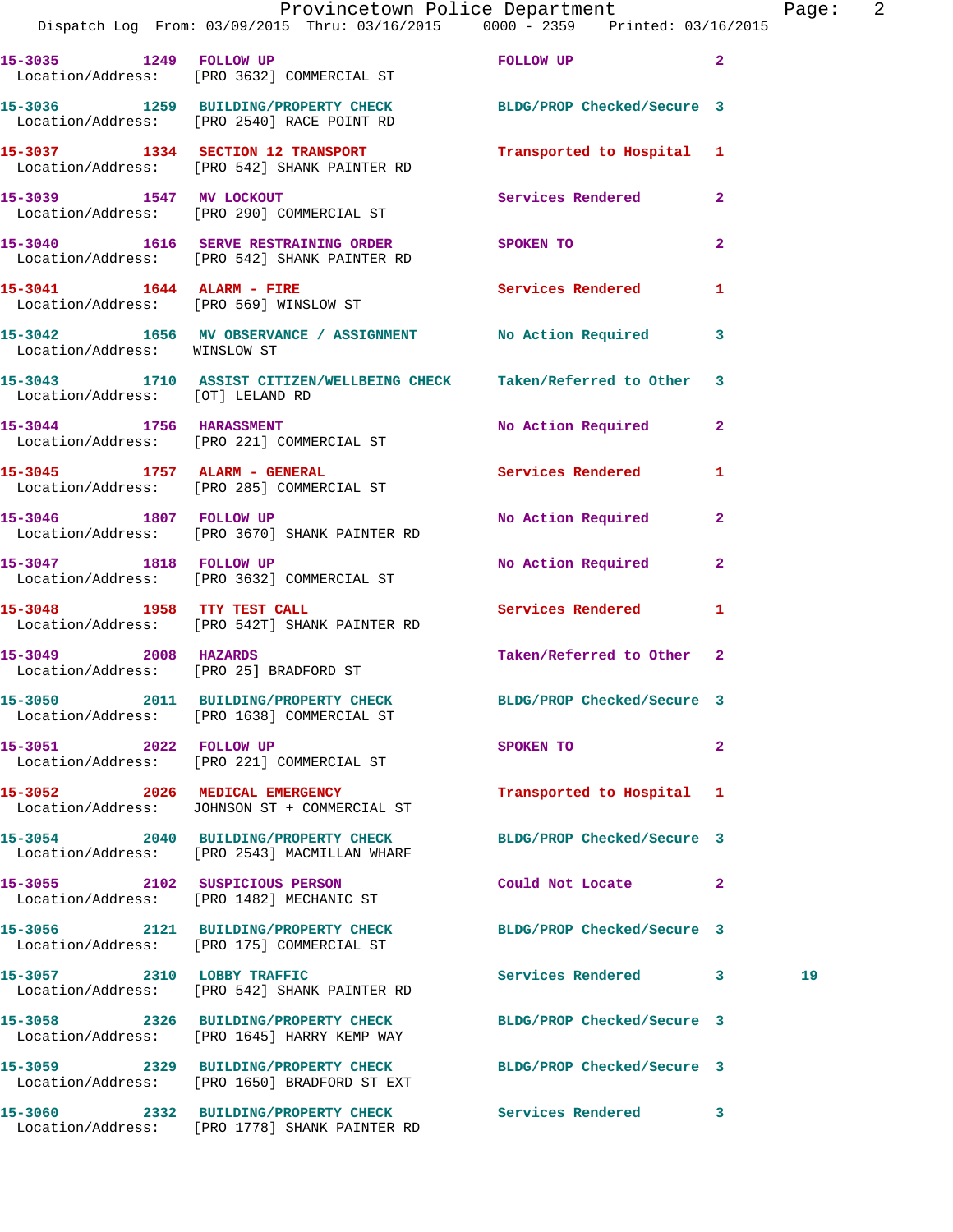**15-3061 2341 BUILDING/PROPERTY CHECK Services Rendered 3** 

Location/Address: [PRO 2977] COMMERCIAL ST

**For Date: 03/10/2015 - Tuesday**

|                                       | 15-3062 0002 MV OBSERVANCE / ASSIGNMENT Services Rendered 3<br>Location/Address: HOWLAND ST + BRADFORD ST   |                            |              |
|---------------------------------------|-------------------------------------------------------------------------------------------------------------|----------------------------|--------------|
|                                       | 15-3063 0011 BUILDING/PROPERTY CHECK<br>Location/Address: [PRO 440] HARRY KEMP WAY                          | BLDG/PROP Checked/Secure 3 |              |
|                                       | 15-3065 0028 MV OBSERVANCE / ASSIGNMENT Services Rendered                                                   |                            | 3            |
|                                       | Location/Address: [PRO 106] COMMERCIAL ST<br>15-3067 0031 MV OBSERVANCE / ASSIGNMENT Services Rendered      |                            | 3            |
|                                       | Location/Address: [PRO 3231] BRADFORD ST<br>15-3066 0039 BUILDING/PROPERTY CHECK BLDG/PROP Checked/Secure 3 |                            |              |
|                                       | Location/Address: [PRO 182] COMMERCIAL ST                                                                   |                            |              |
|                                       | 15-3068 0057 BUILDING/PROPERTY CHECK<br>Location/Address: [PRO 3256] COMMERCIAL ST                          | BLDG/PROP Checked/Secure 3 |              |
|                                       | 15-3069 0101 BUILDING/PROPERTY CHECK Services Rendered<br>Location/Address: [PRO 564] BAYBERRY AVE          |                            | 3            |
|                                       | 15-3070 0114 MV OBSERVANCE / ASSIGNMENT No Action Required<br>Location/Address: [PRO 2577] BRADFORD ST      |                            | 3            |
|                                       | 15-3071 0140 MV OBSERVANCE / ASSIGNMENT Services Rendered<br>Location/Address: [PRO 3450] JEROME SMITH RD   |                            | 3            |
|                                       | 15-3072 0142 MV OBSERVANCE / ASSIGNMENT Services Rendered<br>Location/Address: [PRO 3430] COMMERCIAL ST     |                            | 3            |
| Location/Address: [PRO 512] PRINCE ST | 15-3073 0156 BUILDING/PROPERTY CHECK                                                                        | BLDG/PROP Checked/Secure 3 |              |
|                                       | 15-3074 0158 BUILDING/PROPERTY CHECK<br>Location/Address: [PRO 3489] COMMERCIAL ST                          | BLDG/PROP Checked/Secure 3 |              |
|                                       | 15-3075 0225 BUILDING/PROPERTY CHECK<br>Location/Address: [PRO 175] COMMERCIAL ST                           | BLDG/PROP Checked/Secure 3 |              |
|                                       | 15-3076 0234 BUILDING/PROPERTY CHECK<br>Location/Address: [PRO 2500] COMMERCIAL ST                          | Services Rendered          | 3            |
| 15-3077 0450 HAZARDS                  | Location/Address: [PRO 542] SHANK PAINTER RD                                                                | Services Rendered          | $\mathbf{2}$ |
| 15-3078                               |                                                                                                             |                            |              |
| Location/Address: [PRO 521] ROUTE 6   | 0456 BUILDING/PROPERTY CHECK                                                                                | Services Rendered          | з            |
| 15-3080                               | 0510 BUILDING/PROPERTY CHECK<br>Location/Address: [PRO 545] SHANK PAINTER RD                                | BLDG/PROP Checked/Secure 3 |              |
| 15-3079                               | 0514 CRUISER RADIO'S DOWN                                                                                   | Services Rendered          | 3            |
| 15-3081                               | 0528 BUILDING/PROPERTY CHECK<br>Location/Address: [PRO 530] SHANK PAINTER RD                                | BLDG/PROP Checked/Secure 3 |              |
|                                       | 15-3082 0529 BUILDING/PROPERTY CHECK<br>Location/Address: [PRO 379] COMMERCIAL ST                           | BLDG/PROP Checked/Secure 3 |              |
| 15-3084                               | 0813 PARK, WALK & TALK<br>Location/Address: [PRO 569] WINSLOW ST                                            | Services Rendered          | $\mathbf{2}$ |
|                                       | 15-3086 0837 BUILDING/PROPERTY CHECK<br>Location/Address: [PRO 3259] MACMILLAN WHARF                        | BLDG/PROP Checked/Secure 3 |              |
|                                       |                                                                                                             |                            |              |
|                                       |                                                                                                             |                            |              |
|                                       |                                                                                                             |                            |              |
|                                       |                                                                                                             |                            |              |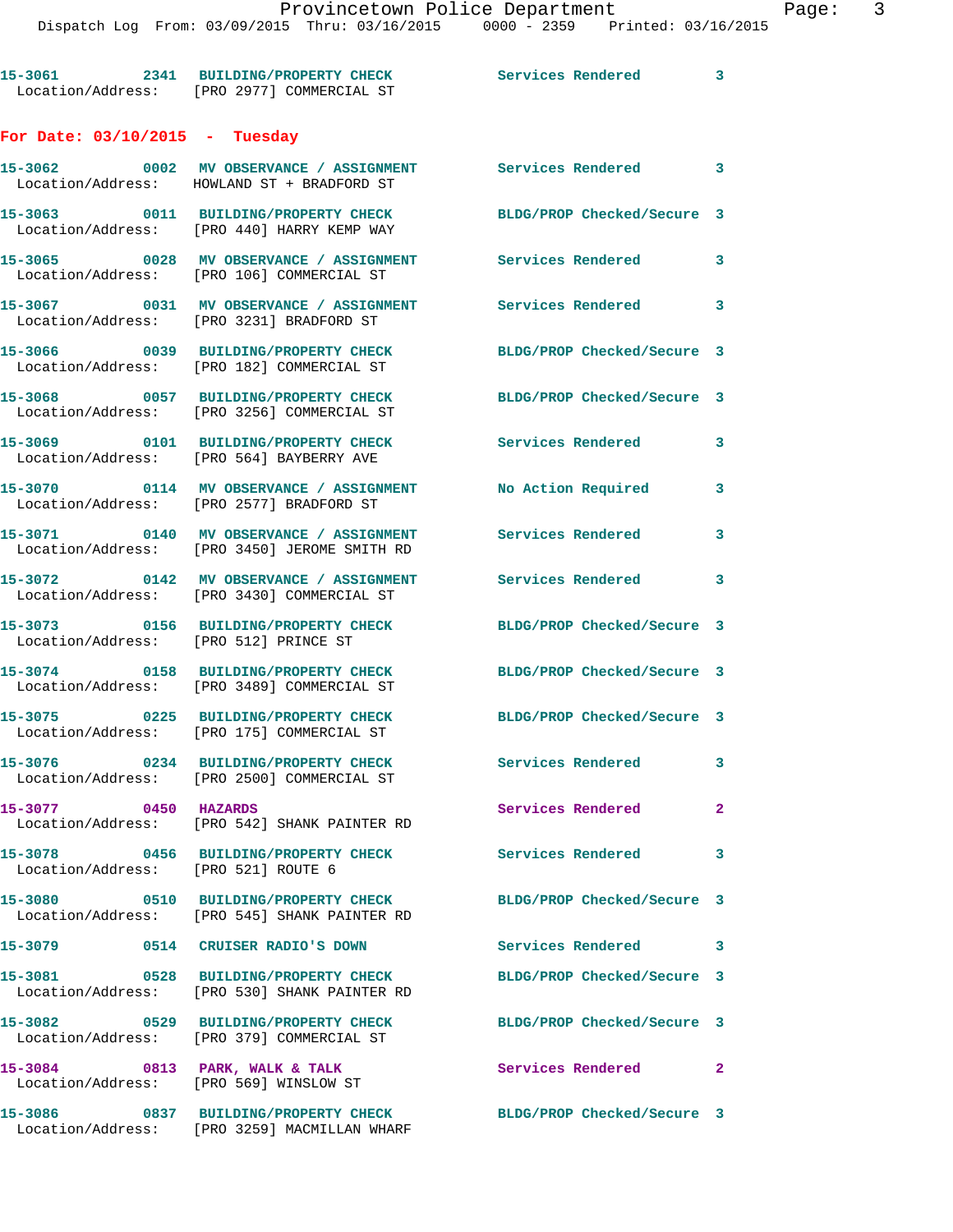**15-3087 0905 MV OBSERVANCE / ASSIGNMENT Services Rendered 3**  Location/Address: [PRO 3440] ROUTE 6 **15-3088 0912 PARK, WALK & TALK Services Rendered 2**  Location/Address: [PRO 16] MAYFLOWER AVE **15-3091 1012 LOST SAMSUNG CELL PHONE Services Rendered 3**  Location/Address: [PRO 542] SHANK PAINTER RD **15-3092 1118 BUILDING/PROPERTY CHECK BLDG/PROP Checked/Secure 3**  Location/Address: [PRO 444] HIGH POLE HILL **15-3093 1125 MV OBSERVANCE / ASSIGNMENT Services Rendered 3**  Location/Address: BRADFORD ST + STANDISH ST **15-3094 1301 MV STOP VERBAL WARNING 3**  Location/Address: ROUTE 6 + HOWLAND ST **15-3095 1306 MV OBSERVANCE / ASSIGNMENT Services Rendered 3**  Location/Address: [PRO 106] COMMERCIAL ST **15-3096 1321 MV STOP VERBAL WARNING 3**  Location/Address: [PRO 1892] SHANK PAINTER RD **15-3097 1437 MV STOP VERBAL WARNING 3**  Location/Address: [PRO 413] CONWELL ST 15-3098 1451 MV COMPLAINT **15-3098** Services Rendered 2 Location/Address: [PRO 3770] COMMERCIAL ST **15-3099 1453 MV DISABLED 15-3099 Unfounded** Location/Address: ROUTE 6 Location/Address: **15-3100 1534 ALARM - GENERAL False Alarm 1**  Location/Address: [PRO 3195] COMMERCIAL ST **15-3101 1545 ANIMAL CALL Services Rendered 2**  Location/Address: [PRO 1654] NELSON AVE **15-3102 1649 BUILDING/PROPERTY CHECK Services Rendered 3**  Location/Address: [PRO 433] RYDER ST EXT **15-3103 1654 BUILDING/PROPERTY CHECK BLDG/PROP Checked/Secure 3**  Location/Address: [PRO 519] RACE POINT RD **15-3104 1726 MV OBSERVANCE / ASSIGNMENT Services Rendered 3**  Location/Address: [PRO 2952] SHANK PAINTER RD **15-3105 1853 ASSIST CITIZEN No Action Required 3**  Location/Address: [PRO 396] COMMERCIAL ST **15-3106 1928 BUILDING/PROPERTY CHECK BLDG/PROP Checked/Secure 3**  Location/Address: [PRO 2818] CONWELL ST **15-3107 1937 MV OBSERVANCE / ASSIGNMENT Services Rendered 3**  Location/Address: [PRO 94] BRADFORD ST **15-3109 1952 MV OBSERVANCE / ASSIGNMENT No Action Required 3**  Location/Address: SHANK PAINTER RD **15-3110 2009 BUILDING/PROPERTY CHECK BLDG/PROP Checked/Secure 3**  Location/Address: [PRO 175] COMMERCIAL ST **15-3111 2036 BUILDING/PROPERTY CHECK BLDG/PROP Checked/Secure 3**  Location/Address: [PRO 516] RACE POINT RD **15-3112 2046 BUILDING/PROPERTY CHECK BLDG/PROP Checked/Secure 3**  Location/Address: [PRO 2543] MACMILLAN WHARF

**15-3113 2103 MV COMPLAINT Services Rendered 2**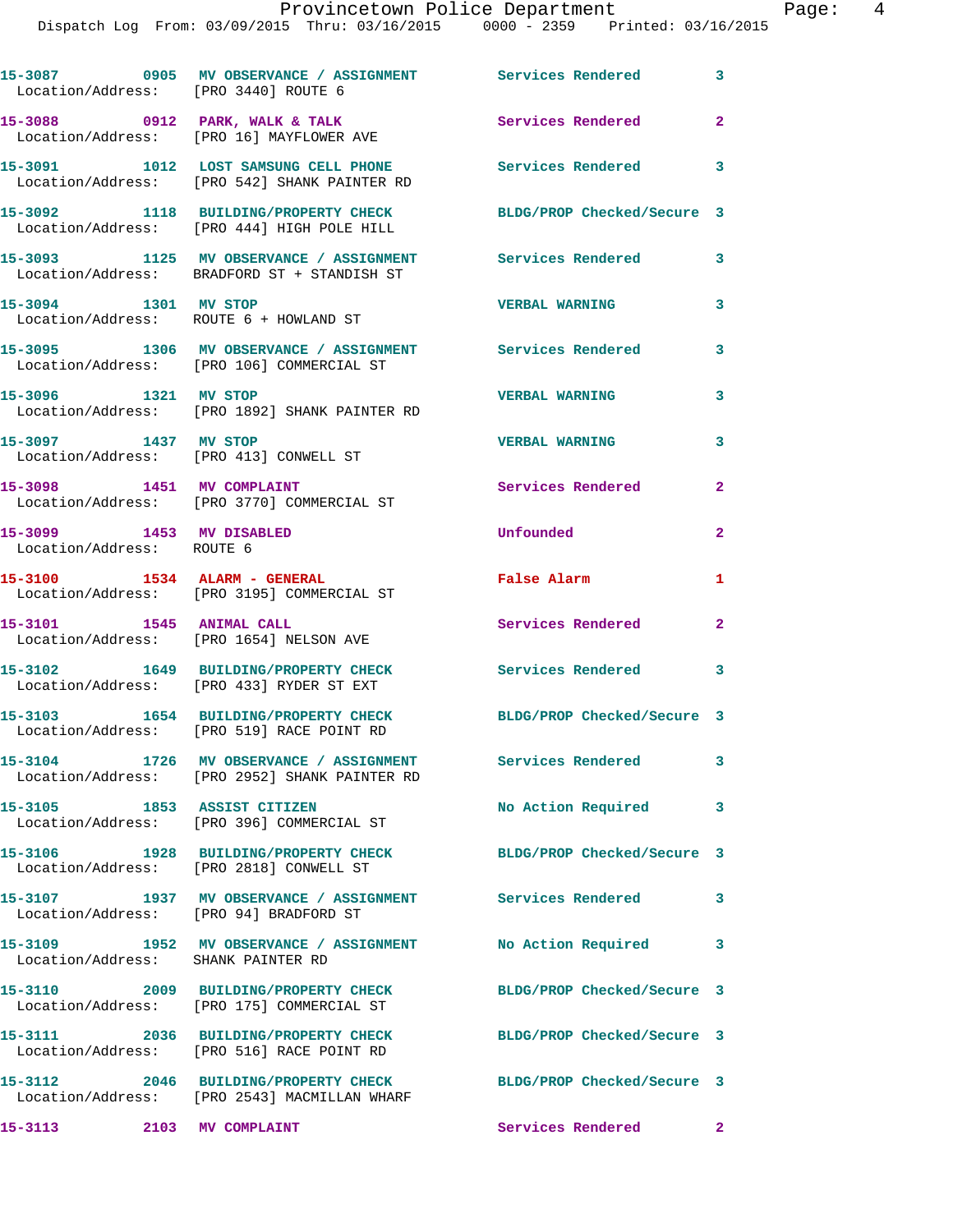|                                                           | Dispatch Log From: 03/09/2015 Thru: 03/16/2015 0000 - 2359 Printed: 03/16/2015                                   | Provincetown Police Department |   | Page: 5 |  |
|-----------------------------------------------------------|------------------------------------------------------------------------------------------------------------------|--------------------------------|---|---------|--|
| Location/Address: COMMERCIAL ST                           |                                                                                                                  |                                |   |         |  |
| 15-3114 2106 MV COMPLAINT<br>Location/Address: HOWLAND ST |                                                                                                                  | Services Rendered 2            |   |         |  |
| Location/Address: [PRO 554] TREMONT ST                    | 15-3115 2119 BUILDING/PROPERTY CHECK BLDG/PROP Checked/Secure 3                                                  |                                |   |         |  |
|                                                           | 15-3116 2139 BUILDING/PROPERTY CHECK<br>Location/Address: [PRO 545] SHANK PAINTER RD                             | BLDG/PROP Checked/Secure 3     |   |         |  |
|                                                           | 15-3117 2205 BUILDING/PROPERTY CHECK<br>Location/Address: [PRO 1650] BRADFORD ST EXT                             | BLDG/PROP Checked/Secure 3     |   |         |  |
| 15-3118 2249 LOBBY TRAFFIC                                | Location/Address: [PRO 542] SHANK PAINTER RD                                                                     | Services Rendered 3            |   | 5       |  |
|                                                           | 15-3119 2327 BUILDING/PROPERTY CHECK<br>Location/Address: [PRO 379] COMMERCIAL ST                                | BLDG/PROP Checked/Secure 3     |   |         |  |
|                                                           | 15-3120 2340 BUILDING/PROPERTY CHECK BLDG/PROP Checked/Secure 3<br>Location/Address: [PRO 440] HARRY KEMP WAY    |                                |   |         |  |
| 15-3121 2359 MV STOP                                      | Location/Address: BRADFORD ST + KENDALL LN                                                                       | VERBAL WARNING 3               |   |         |  |
| For Date: $03/11/2015$ - Wednesday                        |                                                                                                                  |                                |   |         |  |
|                                                           | 15-3122 0052 BUILDING/PROPERTY CHECK BLDG/PROP Checked/Secure 3<br>Location/Address: [PRO 1778] SHANK PAINTER RD |                                |   |         |  |
|                                                           | 15-3123 0108 BUILDING/PROPERTY CHECK<br>Location/Address: [PRO 3004] BRADFORD ST                                 | BLDG/PROP Checked/Secure 3     |   |         |  |
|                                                           | 15-3124 0129 BUILDING/PROPERTY CHECK<br>Location/Address: [PRO 2500] COMMERCIAL ST                               | <b>Services Rendered</b>       | 3 |         |  |
|                                                           | 15-3125 0232 BUILDING/PROPERTY CHECK<br>Location/Address: [PRO 3430] COMMERCIAL ST                               | Services Rendered              | 3 |         |  |
|                                                           | 15-3126 0535 BUILDING/PROPERTY CHECK<br>Location/Address: [PRO 75] CAPTAIN BERTIE RD                             | Services Rendered              | 3 |         |  |
|                                                           | 15-3128 0553 TTY TEST CALL<br>Location/Address: [PRO 542] SHANK PAINTER RD                                       | No Action Required 1           |   |         |  |
|                                                           | 15-3127 0554 BUILDING/PROPERTY CHECK BLDG/PROP Checked/Secure 3<br>Location/Address: [PRO 545] SHANK PAINTER RD  |                                |   |         |  |
|                                                           | 15-3129 0610 BUILDING/PROPERTY CHECK Services Rendered 3<br>Location/Address: [PRO 2977] COMMERCIAL ST           |                                |   |         |  |
|                                                           | 15-3130 0723 PARK, WALK & TALK 3 Services Rendered 2<br>Location/Address: [PRO 3004] BRADFORD ST                 |                                |   |         |  |
| Location/Address: TINYS WAY                               | 15-3131 0741 ANIMAL IN WOOD STOVE Services Rendered 2                                                            |                                |   |         |  |
| Location/Address: COMMERCIAL ST                           | 15-3132 0957 FALL STRUCK HEAD <b>PATIENT REFUSAL</b>                                                             |                                | 1 |         |  |
|                                                           | 15-3133 1314 ANIMAL CALL 2 Services Rendered 2<br>Location/Address: [PRO 3259] MACMILLAN WHARF                   |                                |   |         |  |
|                                                           | 15-3134 1559 ALARM - GENERAL<br>Location/Address: [PRO 1913] COMMERCIAL ST                                       | False Alarm                    | 1 |         |  |
| 15-3135    1621    ALARM - GENERAL                        | Location/Address: [PRO 191] COMMERCIAL ST                                                                        | Services Rendered 1            |   |         |  |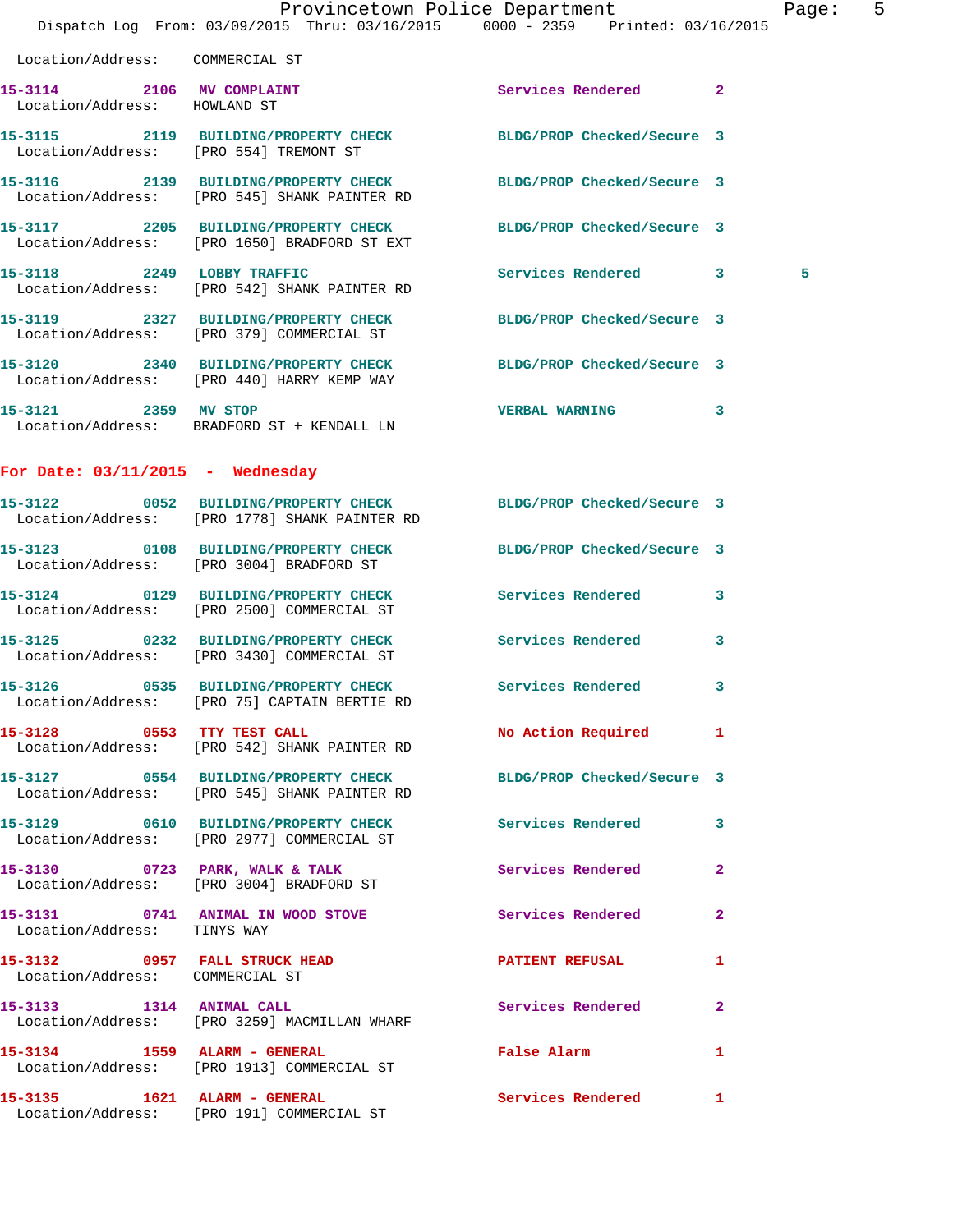|                                      | Provincetown Police Department The Page: 6<br>Dispatch Log From: 03/09/2015 Thru: 03/16/2015 0000 - 2359 Printed: 03/16/2015 |                            |              |    |  |
|--------------------------------------|------------------------------------------------------------------------------------------------------------------------------|----------------------------|--------------|----|--|
| Location/Address: SHANK PAINTER RD   | 15-3136 1645 MV OBSERVANCE / ASSIGNMENT Services Rendered                                                                    |                            | $\mathbf{3}$ |    |  |
|                                      | 15-3138 1658 MV COMPLAINT Services Rendered<br>Location/Address: PRISCILLA ALDEN RD + WEBSTER AVE                            |                            | $\mathbf{2}$ |    |  |
|                                      | 15-3139 1805 COMPLAINT<br>Location/Address: [PRO 3485] JEROME SMITH RD                                                       | SPOKEN TO                  | 3            |    |  |
| 15-3140 1842 FOLLOW UP               | Location/Address: [PRO 2045] BAYBERRY AVE                                                                                    | SPOKEN TO                  | $\mathbf{2}$ |    |  |
|                                      | 15-3142 1942 BUILDING/PROPERTY CHECK Services Rendered<br>Location/Address: [PRO 2500] COMMERCIAL ST                         |                            | 3            |    |  |
|                                      | 15-3141 1943 ANIMAL CALL<br>Location/Address: [PRO 988] MECHANIC ST                                                          | Services Rendered          | $\mathbf{2}$ |    |  |
|                                      | 15-3143 2003 MV OBSERVANCE / ASSIGNMENT Services Rendered 3<br>Location/Address: BRADFORD ST + STANDISH ST                   |                            |              |    |  |
|                                      | 15-3144 2145 BUILDING/PROPERTY CHECK Services Rendered<br>Location/Address: [PRO 2481] TREMONT ST                            |                            | 3            |    |  |
|                                      | 15-3145 2321 BUILDING/PROPERTY CHECK BLDG/PROP Checked/Secure 3<br>Location/Address: [PRO 306] COMMERCIAL ST                 |                            |              |    |  |
|                                      | 15-3146 2341 BUILDING/PROPERTY CHECK BLDG/PROP Checked/Secure 3<br>Location/Address: [PRO 3259] MACMILLAN WHARF              |                            |              |    |  |
| For Date: $03/12/2015$ - Thursday    |                                                                                                                              |                            |              |    |  |
|                                      | 15-3147 0018 BUILDING/PROPERTY CHECK BLDG/PROP Checked/Secure 3<br>Location/Address: [PRO 3609] COMMERCIAL ST                |                            |              |    |  |
|                                      | 15-3148 0049 MV OBSERVANCE / ASSIGNMENT Services Rendered 3<br>Location/Address: BRADFORD ST + STANDISH ST                   |                            |              |    |  |
|                                      | 15-3149 		 0128 MV OBSERVANCE / ASSIGNMENT Services Rendered<br>Location/Address: HOWLAND ST + BRADFORD ST                   |                            | 3            |    |  |
|                                      | 15-3150 0218 BUILDING/PROPERTY CHECK<br>Location/Address: [PRO 1650] BRADFORD ST EXT                                         | BLDG/PROP Checked/Secure 3 |              |    |  |
|                                      | 15-3152 0443 PARK, WALK & TALK<br>Location/Address: [PRO 539] SHANK PAINTER RD                                               | <b>Services Rendered</b>   | $\mathbf{2}$ |    |  |
|                                      | 15-3151 0502 BUILDING/PROPERTY CHECK<br>Location/Address: [PRO 488] MAYFLOWER AVE                                            | BLDG/PROP Checked/Secure 3 |              |    |  |
|                                      | 15-3153 0524 BUILDING/PROPERTY CHECK BLDG/PROP Checked/Secure 3<br>Location/Address: [PRO 530] SHANK PAINTER RD              |                            |              |    |  |
|                                      | 15-3155 0621 LOBBY TRAFFIC<br>Location/Address: [PRO 542] SHANK PAINTER RD                                                   | Services Rendered 2        |              | 25 |  |
|                                      | 15-3154 0622 BUILDING/PROPERTY CHECK BLDG/PROP Checked/Secure 3<br>Location/Address: [PRO 99] COMMERCIAL ST                  |                            |              |    |  |
|                                      | 15-3156 0733 BUILDING/PROPERTY CHECK BLDG/PROP Checked/Secure 3<br>Location/Address: [PRO 2500] COMMERCIAL ST                |                            |              |    |  |
| Location/Address: [PRO 571] ALDEN ST | 15-3157 0806 BUILDING/PROPERTY CHECK BLDG/PROP Checked/Secure 3                                                              |                            |              |    |  |
| Location/Address: COMMERCIAL ST      | 15-3158 0824 PARK, WALK & TALK Services Rendered                                                                             |                            | $\mathbf{2}$ |    |  |
| Location/Address: [PRO 3440] ROUTE 6 | 15-3159 6855 MV OBSERVANCE / ASSIGNMENT Services Rendered                                                                    |                            | 3            |    |  |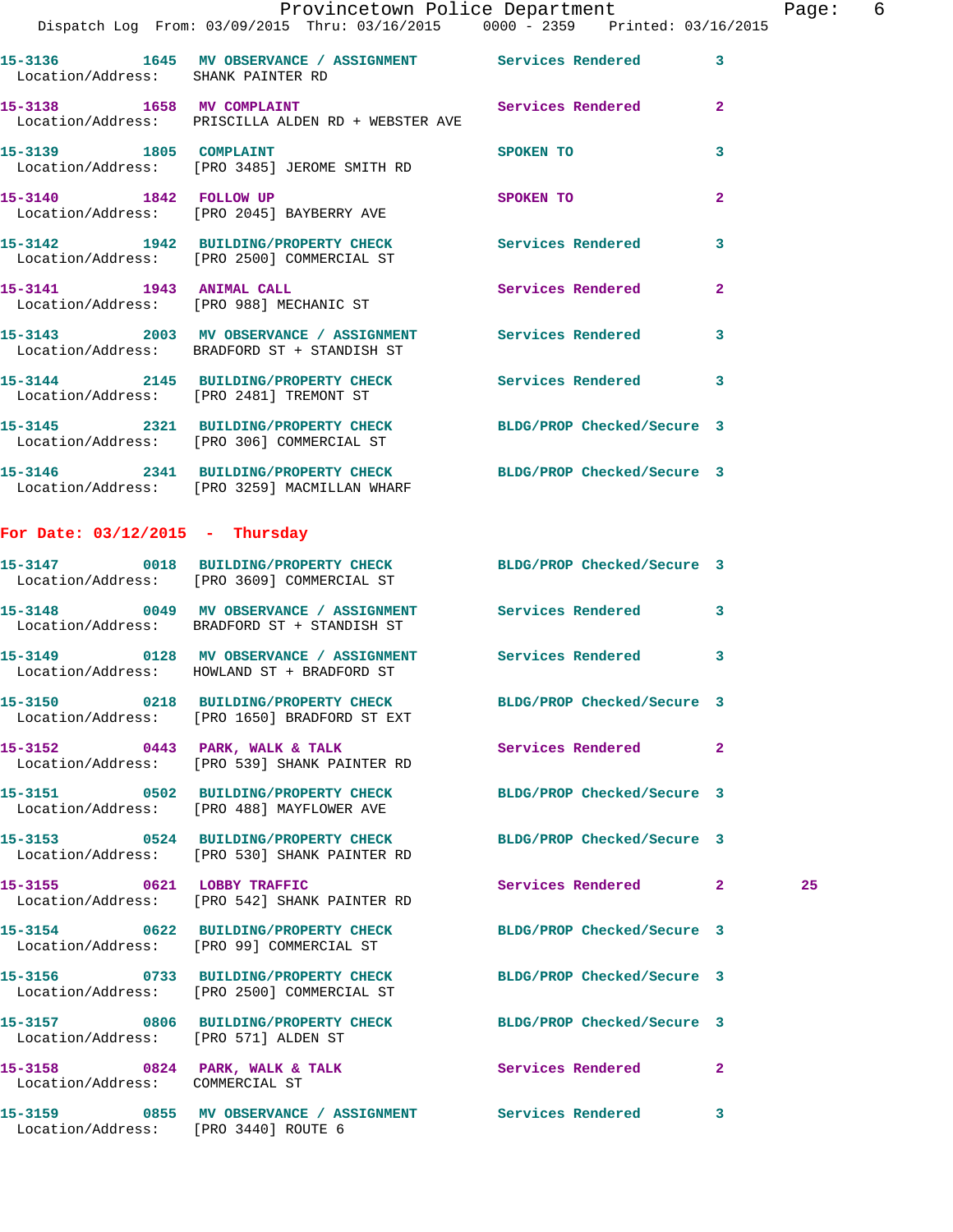|                                                         |                     |                           |  | Dispatch Log From: 03/09/2015 Thru: 03/16/2015 0000 - 2359 Printed: 03/16/2015 |   |  |
|---------------------------------------------------------|---------------------|---------------------------|--|--------------------------------------------------------------------------------|---|--|
| 15-3160<br>Location/Address: [PRO 2521] ROUTE 6         | 0901                | MV STOP                   |  | Services Rendered                                                              | 3 |  |
| 15-3161<br>Location/Address: [PRO 2521] ROUTE 6         | 0906                | MV DISABLED               |  | Services Rendered                                                              | 2 |  |
| 15-3162<br>Location/Address: [PRO 3259] MACMILLAN WHARF | 0925                | <b>VERBAL UNINSPECTED</b> |  | <b>VERBAL WARNING</b>                                                          | 3 |  |
| 15.2162                                                 | $\bigcap \bigcap E$ | ANTEMAT CATT              |  | $G$ omini godine Donalomoa                                                     |   |  |

15-3163 **0954 ANIMAL CALL 15-3163 Services Rendered**  Location/Address: [PRO 3966] SHANK PAINTER RD **15-3164 1011 MV STOLEN Could Not Locate 2** 

15-3165 1029 LIFT ASSIST **Services Rendered** 1 Location/Address: [PRO 781] CAPTAIN BERTIES WAY

**15-3166 1032 BUILDING/PROPERTY CHECK BLDG/PROP Checked/Secure 3**  Location/Address: [PRO 2500] COMMERCIAL ST

**15-3167 1055 MV DISABLED Services Rendered 2**  Location/Address: [PRO 2518] ROUTE 6

Location/Address: [PRO 2757] CONWELL ST

**15-3169 1205 BUILDING/PROPERTY CHECK BLDG/PROP Checked/Secure 3 1**  Location/Address: [PRO 3317] CEMETERY RD

**15-3170 1301 ANIMAL CALL Services Rendered 2**  Location/Address: [PRO 2647] SHANK PAINTER RD

**15-3171 1335 MV OBSERVANCE / ASSIGNMENT Services Rendered 3**  Location/Address: SHANK PAINTER RD

**15-3172 1348 PARK, WALK & TALK Services Rendered 2**  Location/Address: [PRO 519] RACE POINT RD

**15-3173 1355 MV OBSERVANCE / ASSIGNMENT No Action Required 3**  Location/Address: [PRO 3937] ROUTE 6

**15-3174 1423 FOLLOW UP Services Rendered 2**  Location/Address: [PRO 1645] HARRY KEMP WAY

**15-3175 1450 MEDICAL EMERGENCY Transported to Hospital 1**  Location/Address: [PRO 1969] BRADFORD ST

**15-3177 1555 BUILDING/PROPERTY CHECK Services Rendered 3**  Location/Address: [PRO 2483] COMMERCIAL ST

**15-3178 1629 MV OBSERVANCE / ASSIGNMENT Services Rendered 3**  Location/Address: [PRO 106] COMMERCIAL ST

**15-3179 1659 MV STOP VERBAL WARNING 3**  Location/Address: BRADFORD ST EXT + PROVINCELANDS RD

**15-3180 1803 BUILDING/PROPERTY CHECK Services Rendered 3**  Location/Address: [PRO 3430] COMMERCIAL ST

**15-3181 1812 BUILDING/PROPERTY CHECK BLDG/PROP Checked/Secure 3**  Location/Address: [PRO 3259] MACMILLAN WHARF

**15-3183 2001 BUILDING/PROPERTY CHECK Services Rendered 3**  Location/Address: [PRO 2977] COMMERCIAL ST

**15-3184 2008 BUILDING/PROPERTY CHECK BLDG/PROP Checked/Secure 3**  Location/Address: [PRO 433] RYDER ST EXT

**15-3185 2104 DISTURBANCE Services Rendered 1**  Location/Address: [PRO 3222] ALDEN ST

**15-3186 2120 MV DISABLED Services Rendered 2**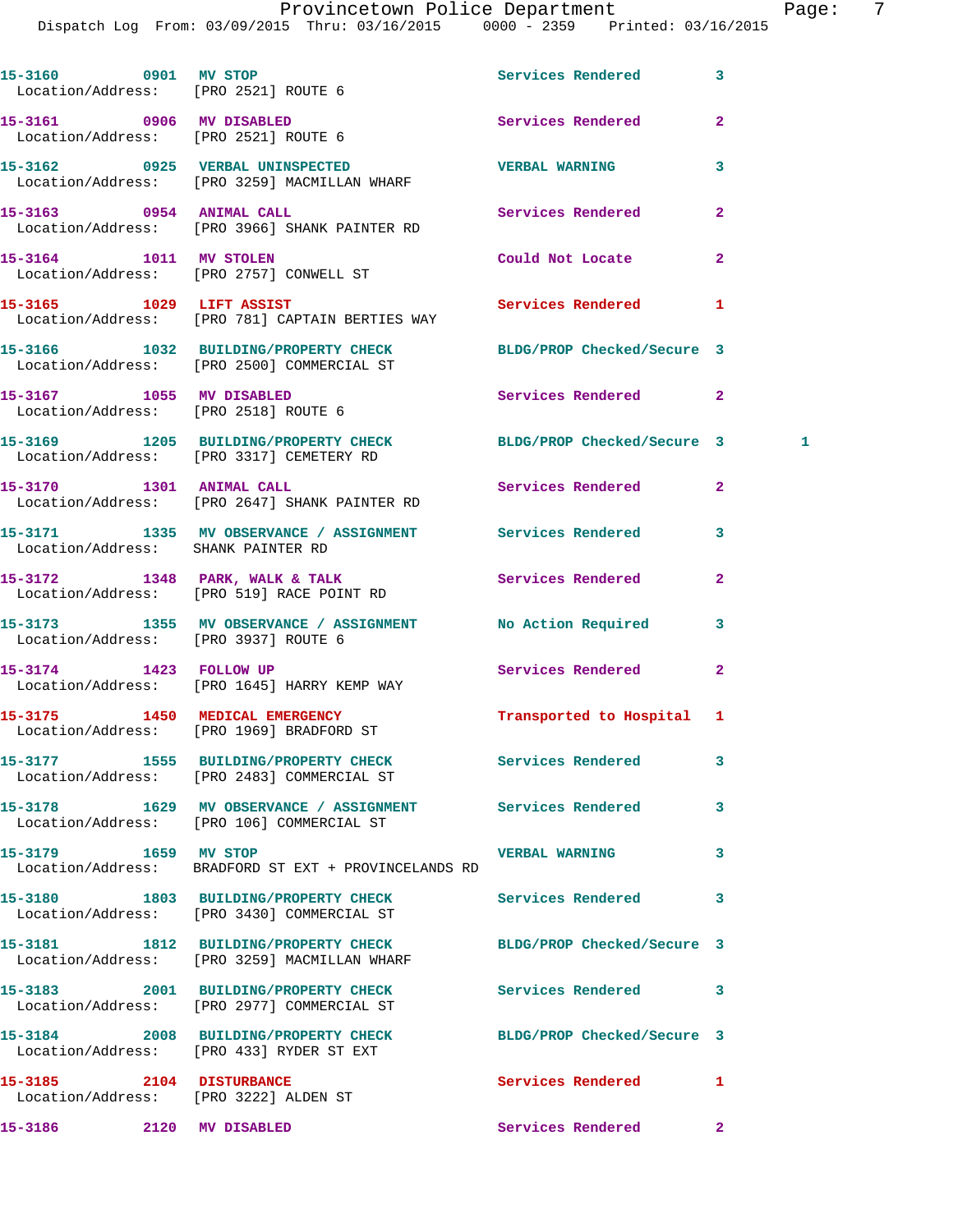|                                      | Dispatch Log From: 03/09/2015 Thru: 03/16/2015 0000 - 2359 Printed: 03/16/2015                                                                     | Provincetown Police Department |   | Page: 8 |  |
|--------------------------------------|----------------------------------------------------------------------------------------------------------------------------------------------------|--------------------------------|---|---------|--|
| Location/Address: [PRO 2479] ROUTE 6 |                                                                                                                                                    |                                |   |         |  |
|                                      | 15-3187 2134 BUILDING/PROPERTY CHECK<br>Location/Address: [PRO 3004] BRADFORD ST                                                                   | BLDG/PROP Checked/Secure 3     |   |         |  |
|                                      | 15-3188 2215 ANIMAL CALL<br>Location/Address: [PRO 1560] CONANT ST                                                                                 | Services Rendered 2            |   |         |  |
|                                      | 15-3189 2253 LOBBY TRAFFIC<br>Location/Address: [PRO 542] SHANK PAINTER RD                                                                         | Services Rendered 3            |   | 24      |  |
|                                      | 15-3190 2330 BUILDING/PROPERTY CHECK Services Rendered<br>Location/Address: [PRO 1778] SHANK PAINTER RD                                            |                                | 3 |         |  |
|                                      | 15-3191  2340 BUILDING/PROPERTY CHECK BLDG/PROP Checked/Secure 3<br>Location/Address: [PRO 3609] COMMERCIAL ST                                     |                                |   |         |  |
|                                      | 15-3192 2341 MV OBSERVANCE / ASSIGNMENT Services Rendered 3<br>Location/Address: [PRO 2489] BRADFORD ST                                            |                                |   |         |  |
|                                      | 15-3194 2342 PARK, WALK & TALK<br>Location/Address: [PRO 105] COMMERCIAL ST                                                                        | Services Rendered 2            |   |         |  |
|                                      | 15-3193 2351 BUILDING/PROPERTY CHECK BLDG/PROP Checked/Secure 3<br>Location/Address: [PRO 530] SHANK PAINTER RD                                    |                                |   |         |  |
| For Date: $03/13/2015$ - Friday      |                                                                                                                                                    |                                |   |         |  |
|                                      | 15-3195 0011 BUILDING/PROPERTY CHECK BLDG/PROP Checked/Secure 3<br>Location/Address: [PRO 3489] COMMERCIAL ST                                      |                                |   |         |  |
|                                      | 15-3196 0012 BUILDING/PROPERTY CHECK<br>Location/Address: [PRO 3256] COMMERCIAL ST                                                                 | BLDG/PROP Checked/Secure 3     |   |         |  |
|                                      | 15-3197 0024 BUILDING/PROPERTY CHECK<br>Location/Address: [PRO 2489] BRADFORD ST                                                                   | Services Rendered              | 3 |         |  |
|                                      | 15-3198 0050 MV OBSERVANCE / ASSIGNMENT Services Rendered<br>Location/Address: BRADFORD ST + RYDER ST                                              |                                | 3 |         |  |
|                                      | 15-3199 0057 BUILDING/PROPERTY CHECK Services Rendered 3<br>Location/Address: [PRO 2977] COMMERCIAL ST                                             |                                |   |         |  |
|                                      | 15-3201 0119 BUILDING/PROPERTY CHECK BLDG/PROP Checked/Secure 3<br>Location/Address: [PRO 444] HIGH POLE HILL                                      |                                |   |         |  |
| 15-3202 0127 HAZARDS                 | Location/Address: [PRO 3670] SHANK PAINTER RD                                                                                                      | Services Rendered              | 2 |         |  |
|                                      | 15-3203 0144 BUILDING/PROPERTY CHECK BLDG/PROP Checked/Secure 3<br>Location/Address: [PRO 105] COMMERCIAL ST                                       |                                |   |         |  |
|                                      | 15-3204 0305 BY-LAW VIOLAT/SLEEPING IN M/V Citation/Warning Issued 2<br>Location/Address: [PRO 3259] MACMILLAN WHARF<br>Refer To Summons: 15-36-AR |                                |   |         |  |
|                                      | 15-3205 0416 BUILDING/PROPERTY CHECK BLDG/PROP Checked/Secure 3<br>Location/Address: [PRO 175] COMMERCIAL ST                                       |                                |   |         |  |
|                                      | 15-3207 0429 BUILDING/PROPERTY CHECK BLDG/PROP Checked/Secure 3<br>Location/Address: [PRO 182] COMMERCIAL ST                                       |                                |   |         |  |
|                                      | 15-3208 0508 MEDICAL EMERGENCY/BACK BLDG/PROP Checked/Secure 1<br>Location/Address: [PRO 591] SHANK PAINTER RD                                     |                                |   |         |  |
|                                      | 15-3209 0536 MV OBSERVANCE / ASSIGNMENT Services Rendered 3<br>Location/Address: [PRO 530] SHANK PAINTER RD                                        |                                |   |         |  |
|                                      | 15-3210 0553 BUILDING/PROPERTY CHECK BLDG/PROP Checked/Secure 3<br>Location/Address: [PRO 3256] COMMERCIAL ST                                      |                                |   |         |  |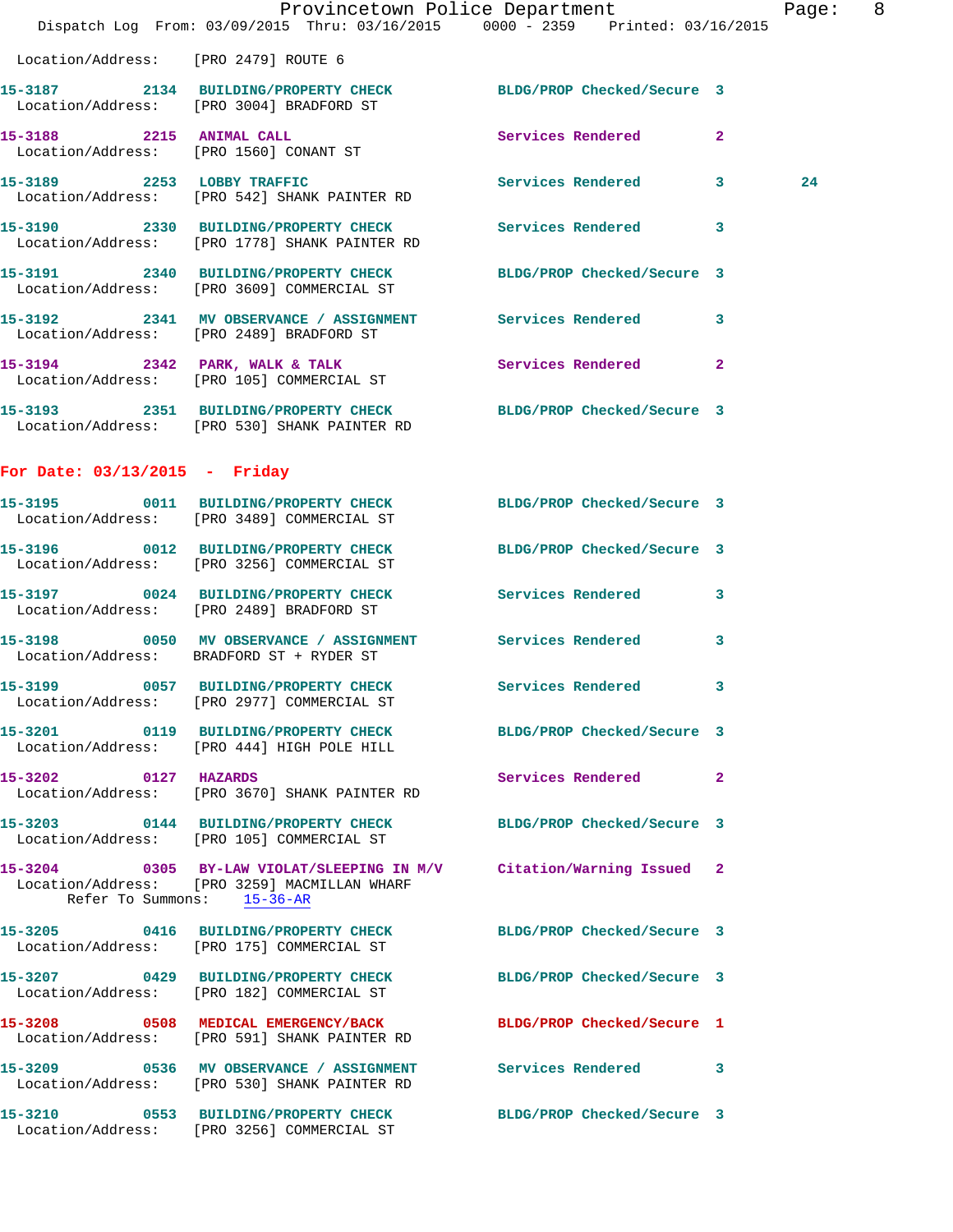|                                                                      | 15-3211 0559 BUILDING/PROPERTY CHECK<br>Location/Address: [PRO 2481] TREMONT ST                           | BLDG/PROP Checked/Secure 3 |                            |
|----------------------------------------------------------------------|-----------------------------------------------------------------------------------------------------------|----------------------------|----------------------------|
|                                                                      | 15-3212 0742 BUILDING/PROPERTY CHECK Services Rendered 3<br>Location/Address: [PRO 3259] MACMILLAN WHARF  |                            |                            |
|                                                                      | 15-3213 0750 BUILDING/PROPERTY CHECK<br>Location/Address: [PRO 444] HIGH POLE HILL                        | BLDG/PROP Checked/Secure 3 |                            |
| Location/Address: [PRO 3222] ALDEN ST                                | 15-3214 0800 SHORTNESS OF BREATH                                                                          | Transported to Hospital 1  |                            |
| Location/Address: [PRO 3440] ROUTE 6                                 | 15-3215 0802 MV OBSERVANCE / ASSIGNMENT Services Rendered 3                                               |                            |                            |
| Location/Address: [PRO 571] ALDEN ST                                 | 15-3216 0810 BUILDING/PROPERTY CHECK                                                                      | BLDG/PROP Checked/Secure 3 |                            |
| 15-3217 0815 AT SCHOOL<br>Location/Address: [PRO 569] WINSLOW ST     |                                                                                                           | Services Rendered          | $\overline{\phantom{a}}$ 3 |
| 15-3219 0907 MV STOP<br>Location/Address: SANDY HILL LN              |                                                                                                           | <b>VERBAL WARNING</b>      | 3                          |
| 15-3221 0920 SERVE SUMMONS<br>Location/Address: [PRO 1730] DUNCAN LN |                                                                                                           | Could Not Locate           | 3                          |
| 15-3222 0938 SERVE WARRANT                                           | Location/Address: [PRO 3485] JEROME SMITH RD                                                              | Could Not Locate           | 3                          |
| 15-3224 0955 VERBAL STOP SIGN                                        | Location/Address: [PRO 545] SHANK PAINTER RD                                                              | <b>VERBAL WARNING</b>      | 3                          |
| Location/Address: [PRO 2521] ROUTE 6                                 | 15-3226 1008 MV OBSERVANCE / ASSIGNMENT Services Rendered                                                 |                            | 3                          |
| 15-3227 1011 VERBAL SPEED<br>Location/Address: [PRO 413] CONWELL ST  |                                                                                                           | <b>VERBAL WARNING</b>      | 3                          |
| 15-3228 1021 VERBAL SPEED<br>Location/Address: [PRO 2513] ROUTE 6    |                                                                                                           | <b>VERBAL WARNING</b>      | 3                          |
| 15-3229 1046 VERBAL SPEED<br>Location/Address: [PRO 2519] ROUTE 6    |                                                                                                           | <b>VERBAL WARNING</b>      | 3                          |
| 15-3230 1120 THREATS                                                 | Location/Address: [PRO 1008] NELSON AVE                                                                   | SPOKEN TO                  | $\mathbf{2}^-$             |
|                                                                      | 15-3231 1217 MV OBSERVANCE / ASSIGNMENT Services Rendered<br>Location/Address: HIGH POLE HL + BRADFORD ST |                            | $\overline{\mathbf{3}}$    |
| 15-3232 1217 MINOR MVA                                               | Location/Address: [PRO 3231] BRADFORD ST                                                                  | SPOKEN TO                  | 1                          |
| 15-3233 1250 FOLLOW UP                                               | Location/Address: [PRO 3670] SHANK PAINTER RD                                                             | FOLLOW UP                  | $\mathbf{2}$               |
|                                                                      | 15-3234 1611 PARK, WALK & TALK<br>Location/Address: [PRO 516] RACE POINT RD                               | <b>Services Rendered</b>   | $\overline{2}$             |
|                                                                      | 15-3235 1803 BUILDING/PROPERTY CHECK Services Rendered 3<br>Location/Address: [PRO 1778] SHANK PAINTER RD |                            |                            |
|                                                                      | 15-3236 1812 PARK, WALK & TALK<br>Location: [PRO 3431] LOPES SQUARE                                       | <b>Services Rendered</b>   | $\mathbf{2}$               |
|                                                                      | 15-3237 1909 BUILDING/PROPERTY CHECK<br>Location/Address: [PRO 519] RACE POINT RD                         | Services Rendered 3        |                            |
| 15-3238                                                              | 2025 BUILDING/PROPERTY CHECK                                                                              | <b>Services Rendered</b>   | 3                          |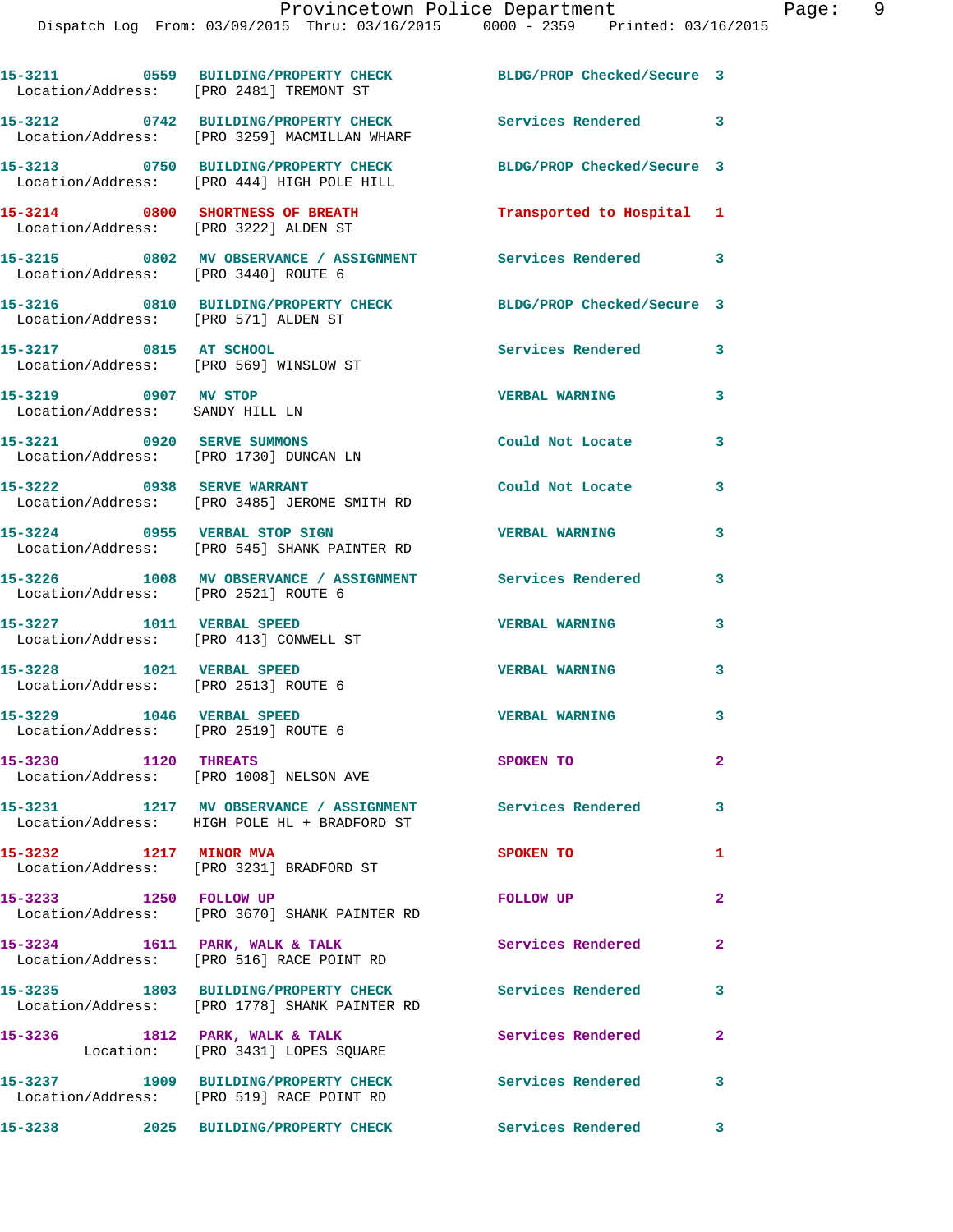| Location/Address: [PRO 2483] COMMERCIAL ST<br>15-3239 2044 BUILDING/PROPERTY CHECK BLDG/PROP Checked/Secure 3<br>Location/Address: [PRO 516] RACE POINT RD<br>15-3240 2307 ALARM - GENERAL<br>Location/Address: [PRO 285] COMMERCIAL ST<br>Location/Address: [PRO 530] SHANK PAINTER RD<br>15-3243 2332 PARK, WALK & TALK<br>Location/Address: [PRO 208] COMMERCIAL ST | False Alarm and the state of the state of the state of the state of the state of the state of the state of the | $\mathbf{1}$                                                                                                                           | 1                                                                                                                                                                                                                                                                                                                                                                                                                                                                                                                                                                                                                                                                                                                                          |                                                             |
|------------------------------------------------------------------------------------------------------------------------------------------------------------------------------------------------------------------------------------------------------------------------------------------------------------------------------------------------------------------------|----------------------------------------------------------------------------------------------------------------|----------------------------------------------------------------------------------------------------------------------------------------|--------------------------------------------------------------------------------------------------------------------------------------------------------------------------------------------------------------------------------------------------------------------------------------------------------------------------------------------------------------------------------------------------------------------------------------------------------------------------------------------------------------------------------------------------------------------------------------------------------------------------------------------------------------------------------------------------------------------------------------------|-------------------------------------------------------------|
|                                                                                                                                                                                                                                                                                                                                                                        |                                                                                                                |                                                                                                                                        |                                                                                                                                                                                                                                                                                                                                                                                                                                                                                                                                                                                                                                                                                                                                            |                                                             |
|                                                                                                                                                                                                                                                                                                                                                                        |                                                                                                                |                                                                                                                                        |                                                                                                                                                                                                                                                                                                                                                                                                                                                                                                                                                                                                                                                                                                                                            |                                                             |
|                                                                                                                                                                                                                                                                                                                                                                        |                                                                                                                |                                                                                                                                        |                                                                                                                                                                                                                                                                                                                                                                                                                                                                                                                                                                                                                                                                                                                                            |                                                             |
|                                                                                                                                                                                                                                                                                                                                                                        |                                                                                                                |                                                                                                                                        |                                                                                                                                                                                                                                                                                                                                                                                                                                                                                                                                                                                                                                                                                                                                            |                                                             |
|                                                                                                                                                                                                                                                                                                                                                                        |                                                                                                                | $\overline{2}$                                                                                                                         |                                                                                                                                                                                                                                                                                                                                                                                                                                                                                                                                                                                                                                                                                                                                            |                                                             |
| Location/Address: [PRO 94] BRADFORD ST                                                                                                                                                                                                                                                                                                                                 |                                                                                                                |                                                                                                                                        |                                                                                                                                                                                                                                                                                                                                                                                                                                                                                                                                                                                                                                                                                                                                            |                                                             |
| 15-3244 2358 PARK, WALK & TALK<br>Location/Address: [PRO 105] COMMERCIAL ST                                                                                                                                                                                                                                                                                            |                                                                                                                | $\overline{2}$                                                                                                                         |                                                                                                                                                                                                                                                                                                                                                                                                                                                                                                                                                                                                                                                                                                                                            |                                                             |
| For Date: $03/14/2015$ - Saturday                                                                                                                                                                                                                                                                                                                                      |                                                                                                                |                                                                                                                                        |                                                                                                                                                                                                                                                                                                                                                                                                                                                                                                                                                                                                                                                                                                                                            |                                                             |
| Location/Address: [PRO 3256] COMMERCIAL ST                                                                                                                                                                                                                                                                                                                             |                                                                                                                |                                                                                                                                        |                                                                                                                                                                                                                                                                                                                                                                                                                                                                                                                                                                                                                                                                                                                                            |                                                             |
| Location/Address: [PRO 1780] JOHNSON ST                                                                                                                                                                                                                                                                                                                                |                                                                                                                |                                                                                                                                        |                                                                                                                                                                                                                                                                                                                                                                                                                                                                                                                                                                                                                                                                                                                                            |                                                             |
| Location/Address: [PRO 2489] BRADFORD ST                                                                                                                                                                                                                                                                                                                               |                                                                                                                |                                                                                                                                        |                                                                                                                                                                                                                                                                                                                                                                                                                                                                                                                                                                                                                                                                                                                                            |                                                             |
| Location/Address: CONWELL ST + ROUTE 6                                                                                                                                                                                                                                                                                                                                 |                                                                                                                |                                                                                                                                        |                                                                                                                                                                                                                                                                                                                                                                                                                                                                                                                                                                                                                                                                                                                                            |                                                             |
| Location/Address: [PRO 519] RACE POINT RD                                                                                                                                                                                                                                                                                                                              |                                                                                                                |                                                                                                                                        |                                                                                                                                                                                                                                                                                                                                                                                                                                                                                                                                                                                                                                                                                                                                            |                                                             |
| 15-3250 0056 MV STOP<br>Location/Address: [PRO 2479] ROUTE 6                                                                                                                                                                                                                                                                                                           |                                                                                                                |                                                                                                                                        |                                                                                                                                                                                                                                                                                                                                                                                                                                                                                                                                                                                                                                                                                                                                            |                                                             |
| Location/Address: [PRO 306] COMMERCIAL ST                                                                                                                                                                                                                                                                                                                              |                                                                                                                |                                                                                                                                        |                                                                                                                                                                                                                                                                                                                                                                                                                                                                                                                                                                                                                                                                                                                                            |                                                             |
| 15-3252 0119 BUILDING/PROPERTY CHECK<br>Location/Address: [PRO 2206] COMMERCIAL ST                                                                                                                                                                                                                                                                                     |                                                                                                                |                                                                                                                                        |                                                                                                                                                                                                                                                                                                                                                                                                                                                                                                                                                                                                                                                                                                                                            |                                                             |
| 15-3253 0120 BUILDING/PROPERTY CHECK<br>Location/Address: [PRO 2206] COMMERCIAL ST                                                                                                                                                                                                                                                                                     |                                                                                                                | 3                                                                                                                                      |                                                                                                                                                                                                                                                                                                                                                                                                                                                                                                                                                                                                                                                                                                                                            |                                                             |
| 15-3254 0121 BUILDING/PROPERTY CHECK<br>Location/Address: [PRO 2206] COMMERCIAL ST                                                                                                                                                                                                                                                                                     |                                                                                                                | 3                                                                                                                                      |                                                                                                                                                                                                                                                                                                                                                                                                                                                                                                                                                                                                                                                                                                                                            |                                                             |
| Location/Address: [PRO 106] COMMERCIAL ST                                                                                                                                                                                                                                                                                                                              |                                                                                                                | 3                                                                                                                                      |                                                                                                                                                                                                                                                                                                                                                                                                                                                                                                                                                                                                                                                                                                                                            |                                                             |
| 15-3256 0131 BUILDING/PROPERTY CHECK<br>Location/Address: [PRO 2543] MACMILLAN WHARF                                                                                                                                                                                                                                                                                   |                                                                                                                |                                                                                                                                        |                                                                                                                                                                                                                                                                                                                                                                                                                                                                                                                                                                                                                                                                                                                                            |                                                             |
| 15-3258 0139 BUILDING/PROPERTY CHECK<br>Location/Address: [PRO 516] RACE POINT RD                                                                                                                                                                                                                                                                                      |                                                                                                                |                                                                                                                                        |                                                                                                                                                                                                                                                                                                                                                                                                                                                                                                                                                                                                                                                                                                                                            |                                                             |
| 15-3257 0144 MV OBSERVANCE / ASSIGNMENT<br>Location/Address: [PRO 2577] BRADFORD ST                                                                                                                                                                                                                                                                                    |                                                                                                                |                                                                                                                                        |                                                                                                                                                                                                                                                                                                                                                                                                                                                                                                                                                                                                                                                                                                                                            |                                                             |
| 15-3261 0453 BUILDING/PROPERTY CHECK<br>Location/Address: [PRO 105] COMMERCIAL ST                                                                                                                                                                                                                                                                                      |                                                                                                                |                                                                                                                                        |                                                                                                                                                                                                                                                                                                                                                                                                                                                                                                                                                                                                                                                                                                                                            |                                                             |
| Location/Address: [PRO 175] COMMERCIAL ST                                                                                                                                                                                                                                                                                                                              |                                                                                                                |                                                                                                                                        |                                                                                                                                                                                                                                                                                                                                                                                                                                                                                                                                                                                                                                                                                                                                            |                                                             |
|                                                                                                                                                                                                                                                                                                                                                                        |                                                                                                                | <b>Services Rendered</b><br>Services Rendered<br><b>Services Rendered</b><br>15-3255 0123 MV OBSERVANCE / ASSIGNMENT Services Rendered | 15-3242 2333 MV OBSERVANCE / ASSIGNMENT Services Rendered 3<br>Services Rendered<br>15-3246 0001 BUILDING/PROPERTY CHECK BLDG/PROP Checked/Secure 3<br>15-3245 0009 BUILDING/PROPERTY CHECK BLDG/PROP Checked/Secure 3<br>15-3247 0026 MV OBSERVANCE / ASSIGNMENT Services Rendered 3<br>15-3248 0042 MV OBSERVANCE / ASSIGNMENT Services Rendered 3<br>15-3249 0048 BUILDING/PROPERTY CHECK BLDG/PROP Checked/Secure 3<br>Citation/Warning Issued 3<br>15-3251 0117 BUILDING/PROPERTY CHECK BLDG/PROP Checked/Secure 3<br>BLDG/PROP Checked/Secure 3<br>BLDG/PROP Checked/Secure 3<br>BLDG/PROP Checked/Secure 3<br>No Action Required 3<br>BLDG/PROP Checked/Secure 3<br>15-3259 0457 BUILDING/PROPERTY CHECK BLDG/PROP Checked/Secure 3 | 15-3241 2321 MV OBSERVANCE / ASSIGNMENT Services Rendered 3 |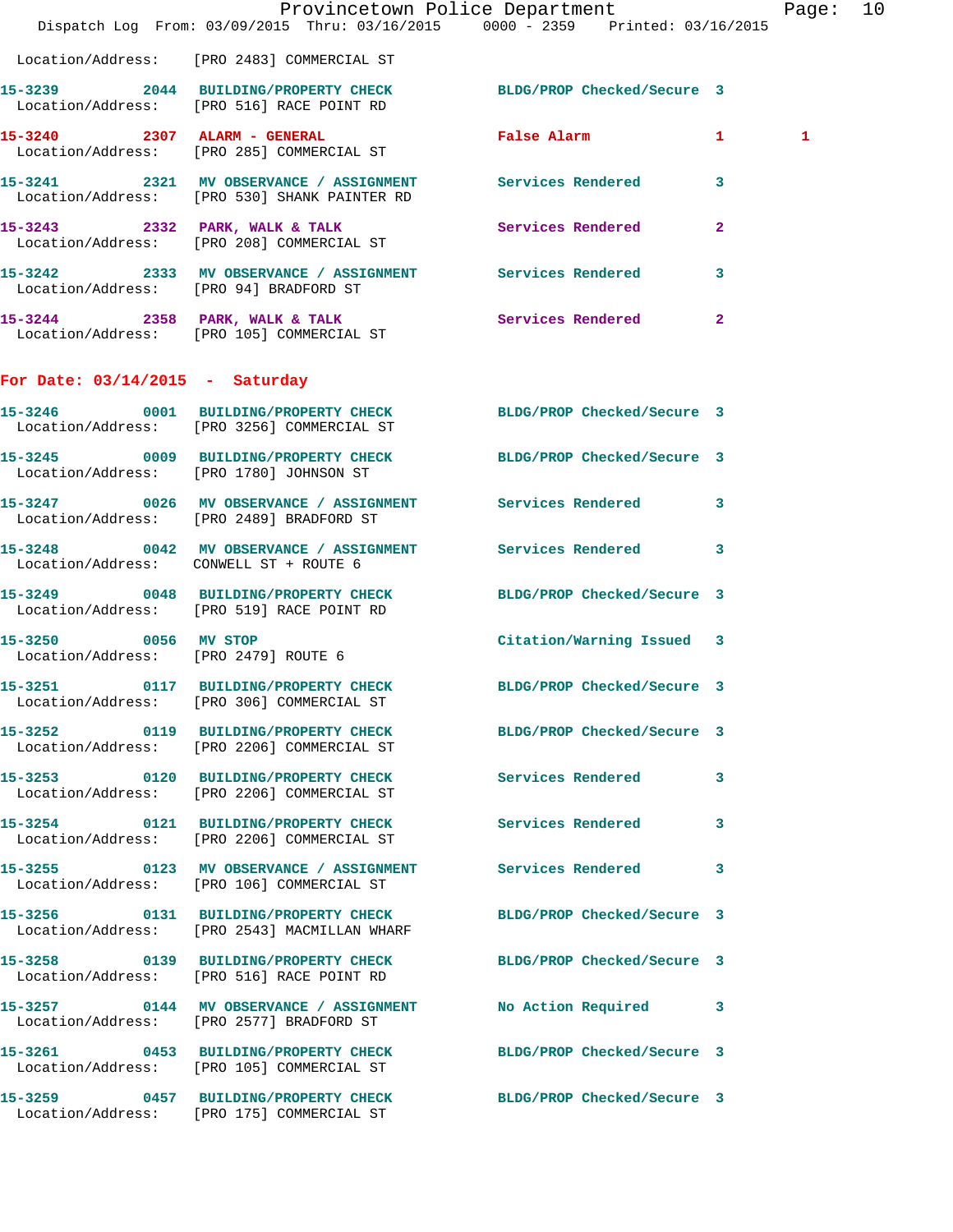|                                      | Provincetown Police Department<br>Dispatch Log From: 03/09/2015 Thru: 03/16/2015 0000 - 2359 Printed: 03/16/2015 |                           |              | Page: 11        |  |
|--------------------------------------|------------------------------------------------------------------------------------------------------------------|---------------------------|--------------|-----------------|--|
|                                      | 15-3260 0500 BUILDING/PROPERTY CHECK BLDG/PROP Checked/Secure 3<br>Location/Address: [PRO 1646] WINSLOW ST       |                           |              |                 |  |
|                                      | 15-3262 0501 BUILDING/PROPERTY CHECK Services Rendered 3<br>Location/Address: [PRO 2898] JEROME SMITH RD         |                           |              |                 |  |
|                                      | 15-3263 0611 LOBBY TRAFFIC<br>Location/Address: [PRO 542] SHANK PAINTER RD                                       | Services Rendered 2       |              | 12 <sup>2</sup> |  |
| Location/Address: [PRO 3287] ROUTE 6 | 15-3264 0741 BUILDING/PROPERTY CHECK BLDG/PROP Checked/Secure 3                                                  |                           |              |                 |  |
|                                      | 15-3265 0754 FALL/ASSIST<br>Location/Address: [PRO 376] COMMERCIAL ST                                            | Services Rendered 1       |              |                 |  |
|                                      | 15-3266 0800 ANIMAL CALL<br>Location/Address: [PRO 1572] FRANKLIN ST                                             | Services Rendered 2       |              |                 |  |
|                                      | 15-3267 0830 BUILDING/PROPERTY CHECK BLDG/PROP Checked/Secure 3<br>Location/Address: [PRO 571] ALDEN ST          |                           |              |                 |  |
|                                      | 15-3268 0833 MV OBSERVANCE / ASSIGNMENT Services Rendered 3<br>Location/Address: HIGH POLE HL + BRADFORD ST      |                           |              |                 |  |
|                                      | 15-3269 0947 SEAL SIGHTING<br>Location/Address: [PRO 3259] MACMILLAN WHARF                                       | Could Not Locate 2        |              |                 |  |
|                                      | 15-3270 0955 BUILDING/PROPERTY CHECK Services Rendered 3<br>Location/Address: [PRO 2500] COMMERCIAL ST           |                           |              |                 |  |
|                                      | 15-3271 1011 WELL-BEING CHECK COULD Not Locate 3<br>Location/Address: [PRO 2124] COMMERCIAL ST                   |                           |              |                 |  |
|                                      | 15-3272 1057 PARK, WALK & TALK<br>Location/Address: [PRO 2207] SHANK PAINTER RD                                  | Services Rendered         | $\mathbf{2}$ |                 |  |
|                                      | 15-3273 1117 YEAR ROUNDER'S EVENT Services Rendered 3<br>Location/Address: [PRO 105] COMMERCIAL ST               |                           |              |                 |  |
|                                      | 15-3274 1202 TTY TEST CALL<br>Location/Address: [PRO 542] SHANK PAINTER RD                                       | Services Rendered 1       |              |                 |  |
|                                      | 15-3275 1247 SUSPICIOUS ACTIVITY<br>Location/Address: [PRO 1630] WINSLOW ST                                      | <b>Could Not Locate</b>   |              |                 |  |
|                                      | 15-3276 1329 AT SCHOOL<br>Location/Address: [PRO 569] WINSLOW ST                                                 | No Action Required 3      |              |                 |  |
|                                      | 15-3277 1335 BUILDING/PROPERTY CHECK BLDG/PROP Checked/Secure 3<br>Location/Address: [PRO 444] HIGH POLE HILL    |                           |              |                 |  |
|                                      | 15-3278 1605 ANIMAL CALL<br>Location/Address: [PRO 356] COMMERCIAL ST                                            | Services Rendered 2       |              |                 |  |
|                                      | 15-3279 1715 BUILDING/PROPERTY CHECK BLDG/PROP Checked/Secure 3<br>Location/Address: [PRO 1638] COMMERCIAL ST    |                           |              |                 |  |
|                                      | 15-3280 1808 MV DISABLED<br>Location/Address: [PRO 2661] COMMERCIAL ST                                           | Services Rendered         | $\mathbf{2}$ |                 |  |
| 15-3281 1955 DISTURBANCE             | Location/Address: [PRO 1760] PRISCILLA ALDEN RD<br>Refer To Arrest: 15-38-AR                                     | Arrest(s) Made            | 1            |                 |  |
|                                      | 15-3282 2151 BUILDING/PROPERTY CHECK BLDG/PROP Checked/Secure 3<br>Location/Address: [PRO 306] COMMERCIAL ST     |                           |              |                 |  |
|                                      | 15-3283 2226 MEDICAL EMERGENCY<br>Location/Address: [PRO 934] FRANKLIN ST                                        | Transported to Hospital 1 |              |                 |  |
| 15-3286                              | 2343 BUILDING/PROPERTY CHECK BLDG/PROP Checked/Secure 3                                                          |                           |              |                 |  |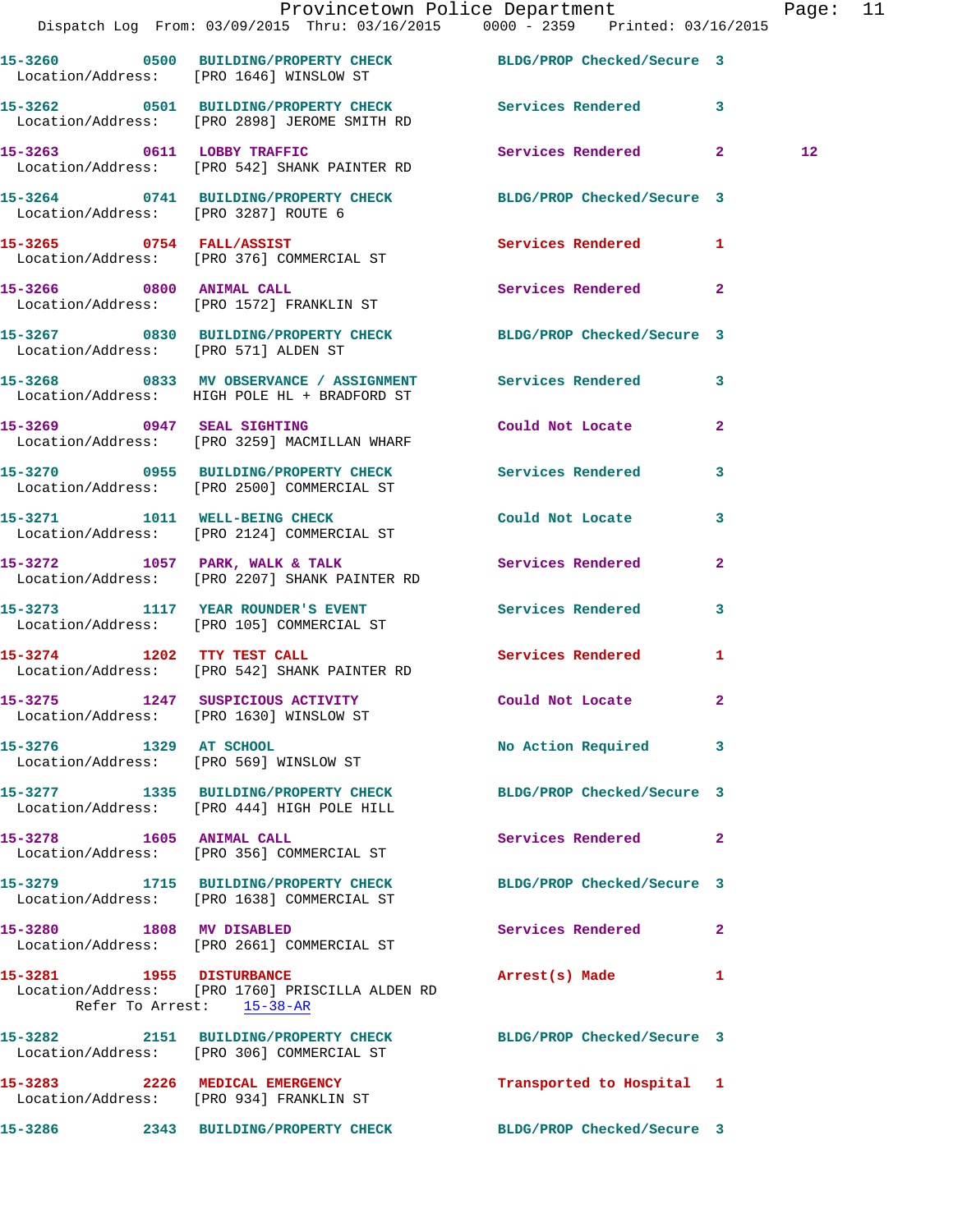|                                                       | Dispatch Log From: 03/09/2015 Thru: 03/16/2015 0000 - 2359 Printed: 03/16/2015                                   | Provincetown Police Department |              | Page: 12 |  |
|-------------------------------------------------------|------------------------------------------------------------------------------------------------------------------|--------------------------------|--------------|----------|--|
|                                                       | Location/Address: [PRO 3256] COMMERCIAL ST                                                                       |                                |              |          |  |
|                                                       | 15-3285 2351 BUILDING/PROPERTY CHECK BLDG/PROP Checked/Secure 3<br>Location/Address: [PRO 1780] JOHNSON ST       |                                |              |          |  |
|                                                       | 15-3287 2356 BAR CHECK<br>Location/Address: [PRO 2737] COMMERCIAL ST                                             | No Action Required 2           |              |          |  |
| 15-3288 2358 BAR CHECK                                | Location/Address: [PRO 399] COMMERCIAL ST                                                                        | No Action Required 2           |              |          |  |
| For Date: $03/15/2015$ - Sunday                       |                                                                                                                  |                                |              |          |  |
|                                                       | 15-3289 0001 LOBBY TRAFFIC<br>Location/Address: [PRO 542] SHANK PAINTER RD                                       | Services Rendered 2            |              | 8        |  |
| Location/Address: [PRO 512] PRINCE ST                 | 15-3290 0016 BUILDING/PROPERTY CHECK BLDG/PROP Checked/Secure 3                                                  |                                |              |          |  |
|                                                       | 15-3294 0023 BUILDING/PROPERTY CHECK BLDG/PROP Checked/Secure 3<br>Location/Address: [PRO 444] HIGH POLE HILL    |                                |              |          |  |
|                                                       | 15-3292 0024 FOUND LIC<br>Location/Address: [PRO 105] COMMERCIAL ST                                              | Services Rendered 3            |              |          |  |
|                                                       | 15-3291 0027 BUILDING/PROPERTY CHECK<br>Location/Address: [PRO 530] SHANK PAINTER RD                             | BLDG/PROP Checked/Secure 3     |              |          |  |
| Location/Address: COMMERCIAL ST                       | 15-3295 0034 MEDICAL EMERGENCY                                                                                   | Transported to Hospital 1      |              |          |  |
| Location/Address: [PRO 37] BRADFORD ST                | 15-3296 0120 MV OBSERVANCE / ASSIGNMENT Services Rendered 3                                                      |                                |              |          |  |
| 15-3298 0141 MV STOP<br>Location/Address: BRADFORD ST |                                                                                                                  | VERBAL WARNING 3               |              |          |  |
|                                                       | 15-3299 0208 BUILDING/PROPERTY CHECK BLDG/PROP Checked/Secure 3<br>Location/Address: [PRO 1638] COMMERCIAL ST    |                                |              |          |  |
| 15-3300                                               | 0239 BUILDING/PROPERTY CHECK BLDG/PROP Checked/Secure 3<br>Location/Address: [PRO 1645] HARRY KEMP WAY           |                                |              |          |  |
|                                                       | 15-3301 0326 BUILDING/PROPERTY CHECK BLDG/PROP Checked/Secure 3<br>Location/Address: [PRO 175] COMMERCIAL ST     |                                |              |          |  |
|                                                       | 15-3302 0359 BUILDING/PROPERTY CHECK<br>Location/Address: [PRO 3489] COMMERCIAL ST                               | BLDG/PROP Checked/Secure 3     |              |          |  |
|                                                       | 15-3303 0512 BUILDING/PROPERTY CHECK BLDG/PROP Checked/Secure 3<br>Location/Address: [PRO 447] JEROME SMITH RD   |                                |              |          |  |
|                                                       | 15-3304 0546 MV OBSERVANCE / ASSIGNMENT Services Rendered 3<br>Location/Address: [PRO 3430] COMMERCIAL ST        |                                |              |          |  |
|                                                       | 15-3305 0604 BUILDING/PROPERTY CHECK BLDG/PROP Checked/Secure 3<br>Location/Address: [PRO 519] RACE POINT RD     |                                |              |          |  |
| 15-3306 0722 SCAM CLAIM                               | Location/Address: [PRO 43] BRADFORD ST                                                                           | FOLLOW UP                      | $\mathbf{2}$ |          |  |
|                                                       | 15-3307 0733 BUILDING/PROPERTY CHECK BLDG/PROP Checked/Secure 3<br>Location/Address: [PRO 1778] SHANK PAINTER RD |                                |              |          |  |
|                                                       | 15-3308 0734 BUILDING/PROPERTY CHECK BLDG/PROP Checked/Secure 3<br>Location/Address: [PRO 1638] COMMERCIAL ST    |                                |              |          |  |
|                                                       | 15-3309 0744 BUILDING/PROPERTY CHECK BLDG/PROP Checked/Secure 3<br>Location/Address: [PRO 175] COMMERCIAL ST     |                                |              |          |  |
|                                                       |                                                                                                                  |                                |              |          |  |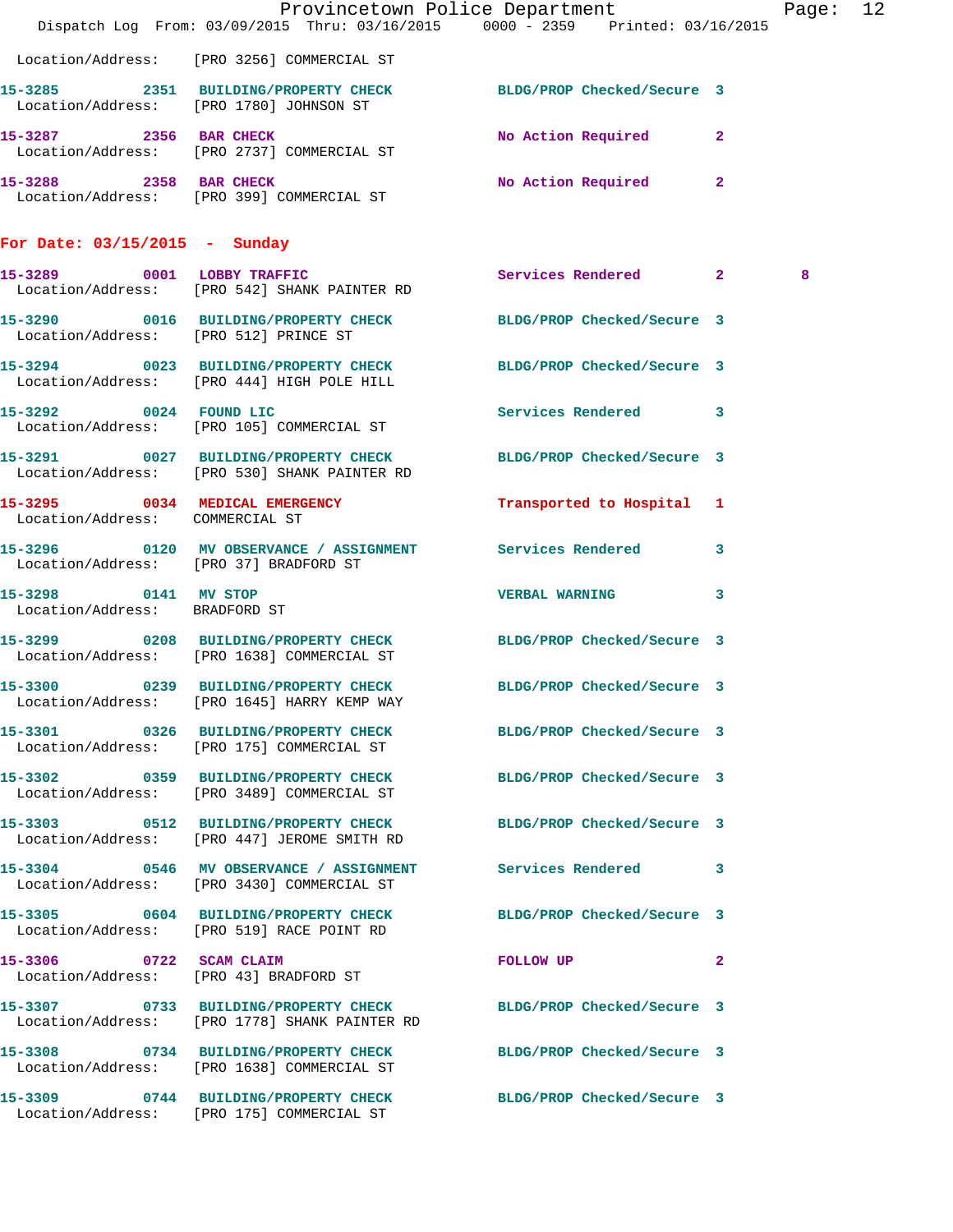|                                                                | Provincetown Police Department<br>Dispatch Log From: 03/09/2015 Thru: 03/16/2015                0000 - 2359    Printed: 03/16/2015 |                          |              | Page: 13 |  |
|----------------------------------------------------------------|------------------------------------------------------------------------------------------------------------------------------------|--------------------------|--------------|----------|--|
| 15-3310 0831 HAZARDS<br>Location/Address: RACE POINT RD        |                                                                                                                                    | Services Rendered 2      |              |          |  |
| Location/Address: [PRO 571] ALDEN ST                           | 15-3312 0841 BUILDING/PROPERTY CHECK BLDG/PROP Checked/Secure 3<br>Iocation/Address: [PRO 571] ALDEN ST                            |                          |              |          |  |
| Location/Address: [PRO 3440] ROUTE 6                           | 15-3311 0844 MV OBSERVANCE / ASSIGNMENT Services Rendered 3                                                                        |                          |              |          |  |
|                                                                | 15-3314 0922 BUILDING/PROPERTY CHECK BLDG/PROP Checked/Secure 3<br>Location/Address: [PRO 3259] MACMILLAN WHARF                    |                          |              |          |  |
| Location/Address: JEROME SMITH RD                              | 15-3315 1021 VERBAL SPEED                                                                                                          | <b>VERBAL WARNING</b>    | 3            |          |  |
|                                                                | 15-3316 1032 AT SCHOOL<br>Location/Address: [PRO 569] WINSLOW ST                                                                   | No Action Required 3     |              |          |  |
| Location/Address: RYDER ST                                     | 15-3317 1049 VERBAL TAIL LIGHT 1997 VERBAL WARNING                                                                                 |                          | 3            |          |  |
| Location/Address: BRADFORD ST                                  | 15-3318 1102 VERBAL REGISTRATION WERBAL WARNING                                                                                    |                          | 3            |          |  |
|                                                                | 15-3319 1215 RIDE-ALONG<br>Location/Address: [PRO 542] SHANK PAINTER RD                                                            | Services Rendered 3      |              |          |  |
|                                                                | 15-3320 1233 UNATTENDED CHILD Services Rendered<br>Location/Address: [PRO 2500] COMMERCIAL ST                                      |                          | 3            |          |  |
|                                                                | 15-3322 1302 BUILDING/PROPERTY CHECK BLDG/PROP Checked/Secure 3<br>Location/Address: [PRO 444] HIGH POLE HILL                      |                          |              |          |  |
|                                                                | 15-3323 1311 PARK, WALK & TALK<br>Location/Address: [PRO 516] RACE POINT RD                                                        | Services Rendered        | $\mathbf{2}$ |          |  |
|                                                                | 15-3324 1320 MV OBSERVANCE / ASSIGNMENT Services Rendered 3<br>Location/Address: BRADFORD ST + SHANK PAINTER RD                    |                          |              |          |  |
|                                                                | 15-3325 1336 VERBAL 1-WAY 1 2008 VERBAL WARNING<br>Location/Address: CENTRAL ST + BRADFORD ST                                      |                          | 3            |          |  |
| 15-3326 1347 VERBAL STOP SIGN<br>Location/Address: STANDISH ST |                                                                                                                                    | <b>VERBAL WARNING</b>    | 3            |          |  |
|                                                                | 15-3328 1514 ALARM - GENERAL<br>Location/Address: [PRO 285] COMMERCIAL ST                                                          | False Alarm              | $\mathbf{1}$ |          |  |
|                                                                | 15-3329 1531 BUILDING/PROPERTY CHECK Arrest(s) Made<br>Location/Address: [PRO 519] RACE POINT RD                                   |                          | 3            |          |  |
| 15-3330 1646 ANIMAL CALL                                       | Location/Address: [PRO 523] COMMERCIAL ST                                                                                          | <b>Services Rendered</b> | $\mathbf{2}$ |          |  |
|                                                                | 15-3331 1732 ASSIST AGENCY / MUTUAL AID Services Rendered<br>Location/Address: [PRO 1333] COMMERCIAL ST                            |                          | 3            |          |  |
| 15-3332 1738 COMPLAINT                                         | Location/Address: [PRO 1740] BRADFORD ST EXT                                                                                       | Services Rendered        | 3            |          |  |
| Location/Address: [PRO 512] PRINCE ST                          | 15-3334 1746 BUILDING/PROPERTY CHECK BLDG/PROP Checked/Secure 3                                                                    |                          |              |          |  |
|                                                                | 15-3333 1751 BUILDING/PROPERTY CHECK BLDG/PROP Checked/Secure 3<br>Location/Address: [PRO 2818] CONWELL ST                         |                          |              |          |  |
| Location/Address: ROUTE 6                                      | 15-3335 2025 ASSIST AGENCY / MUTUAL AID Services Rendered 3                                                                        |                          |              |          |  |
|                                                                | 15-3336 2100 BUILDING/PROPERTY CHECK BLDG/PROP Checked/Secure 3                                                                    |                          |              |          |  |

Location/Address: [PRO 2543] MACMILLAN WHARF